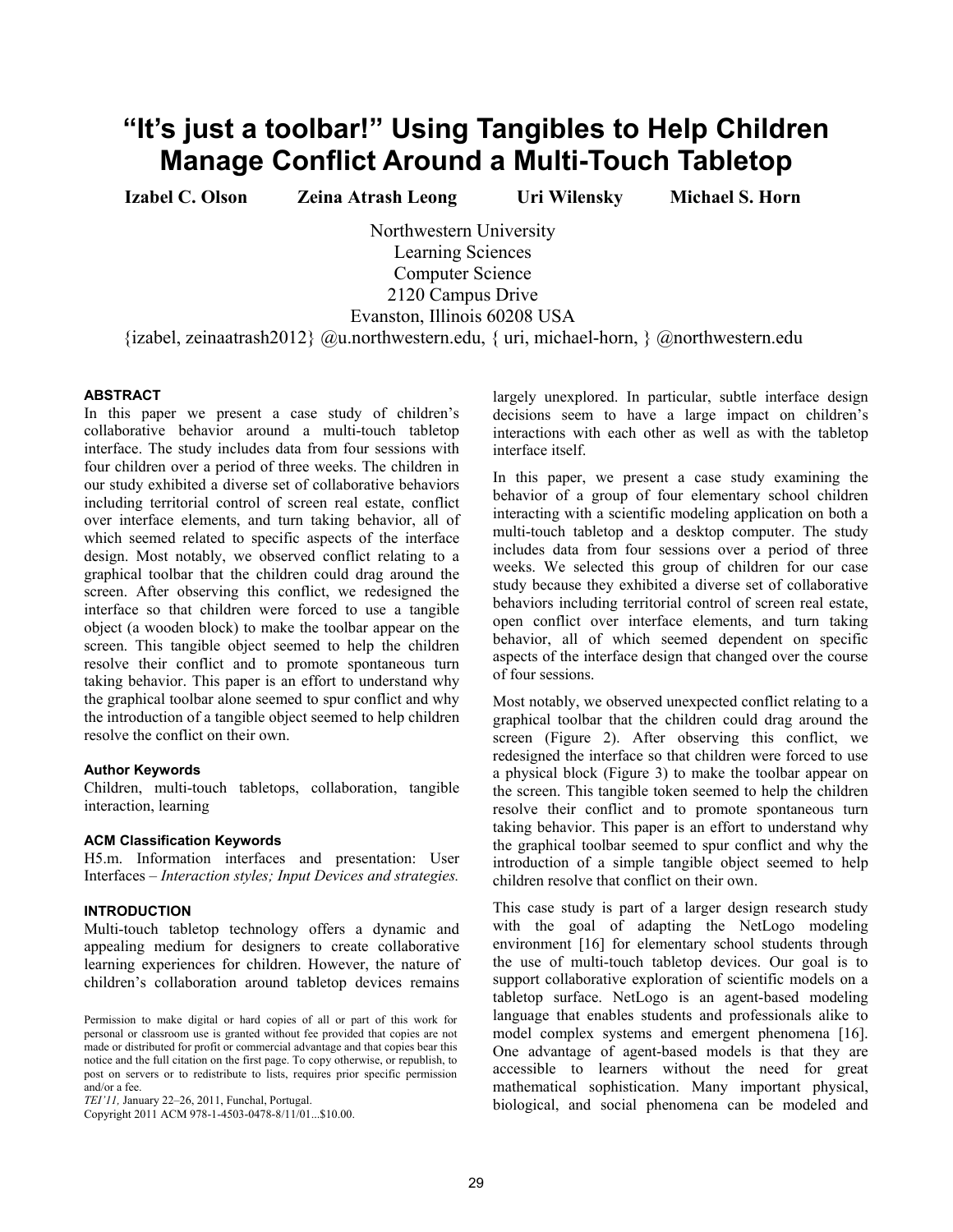understood through simple computational rules that describe the behavior of agents in a complex system [17].

# **BACKGROUND**

Research has long suggested that work in small groups can result in productive learning experiences for children (e.g. [9, 14]). Studies have further explored the role of computers in small group work [2,3,6,10,11,12]. For example, Inkpen, Booth, Gribble, Klawe and Upitis found that children who collaborated around a single computer display to solve puzzles showed improvements in achievement and attitude over peers who worked alone [6]. The effect of computer collaboration on achievement was especially heightened within groups of girls.

Multi-touch tabletops provide a large horizontal display around which children can interact simultaneously-in many ways similar to that of everyday interaction that happens around non-computer tabletops (for example children playing cards or board games). Tabletop workspaces (interactive or not) provide a high degree of peripheral awareness of others and their actions in the workspace [15], and researchers have begun to investigate the potential of multi-touch tabletops to support both colocated collaboration and learning [1-4, 6, 7, 10-13].

Many interactive tabletops are implemented using computer vision technology (e.g. Microsoft Surface), which makes it possible to interact with the computer using tangible objects as well as touch input. For example, Antle, Droumeva, and Ha [1] have conducted research involving pairs of children solving jigsaw puzzles in three different conditions: with a desktop computer and mouse, with a standard cardboard puzzle, and with a digital tabletop and tangible puzzle pieces. Their results suggest that the direct physical manipulation of objects with the tangible puzzle leads to faster and easier problem solving involving less trial and error.

When children collaborate on multi-touch tabletops they negotiate meaning in a variety of ways. Often children will use physical behaviors such as blocking, "undoing", and grabbing to negotiate and collaborate [2]. Fleck, Rogers, Yuill, Marshall, Carr, Rick and Bonnett argue that these behaviors, in tandem with verbal discussion, can lead to effective collaboration in a tabletop environment [2].

In our research we have observed that children's existing repertoire of social protocols are not always sufficient to prevent conflict around interactive tabletops. Morris, Ryall, Shen, Forlines, and Vernier identified three conflict types emerging around tabletop interactions: global, wholeelement, and sub-element [8]. Whole-element conflicts involve access to a single interface element such as the toolbar that is the focus of this study. Morris et al. suggest several coordination policies for resolving whole-element disputes on tabletop interfaces. Some of these policies relevant to our study include offering private or duplicate interface elements and creating personalized views for

individual collaborators. In this paper, we consider an additional coordination strategy—the use of a tangible object to access a single, shared interface element.

A core concern of our research is the *fluidity of sharing* around our tabletop environment. According to Hornecker, Marshall, and Rogers, fluidity of sharing refers to the ease with which collaborators "can switch roles or interleave their actions" [5]. Fluidity of sharing can be compromised when users have a difficult time managing the tabletop real estate (territories). Research suggests that territories serve to coordinate tabletop interactions, and collaborators make use of three types of territories to help coordinate their interactions within the shared tabletop workspace: personal, group, and storage territories [13].

Another factor that affects collaboration is *orientation* [7]. Orientation on an interactive tabletop is the ability to move and reposition an item on the work surface. According to Kruger, Carpendale, Scott, and Greenberg, orientation serves functions of comprehension, communication, and coordination [7]. Orientation is important for negotiation in a tabletop environment as it communicates ownership and is used as a way to establish personal and group spaces.

Collaboration is also affected by group and table size. Ryall, Forlines, Shen, and Morris found that the size of a group greatly affected the way in which a physical shared resource was positioned [12]. While groups of two were able to orient a resource to a point of view that would satisfy both, groups of four had a harder time orienting resources and collaborating on a tabletop. Larger groups assign a person whose responsibility it was to manipulate the shared resource.



**Figure 1. Our tabletop NetLogo interface** 

# **TABLETOP INTERFACE DESIGN**

This case study involves a multi-touch tabletop interface that we designed for children to explore and create NetLogo models (Figure 1). We implemented the application on a Microsoft Surface, a commercially available interactive tabletop from Microsoft that allows multiple users to manipulate digital content using touch input. The Microsoft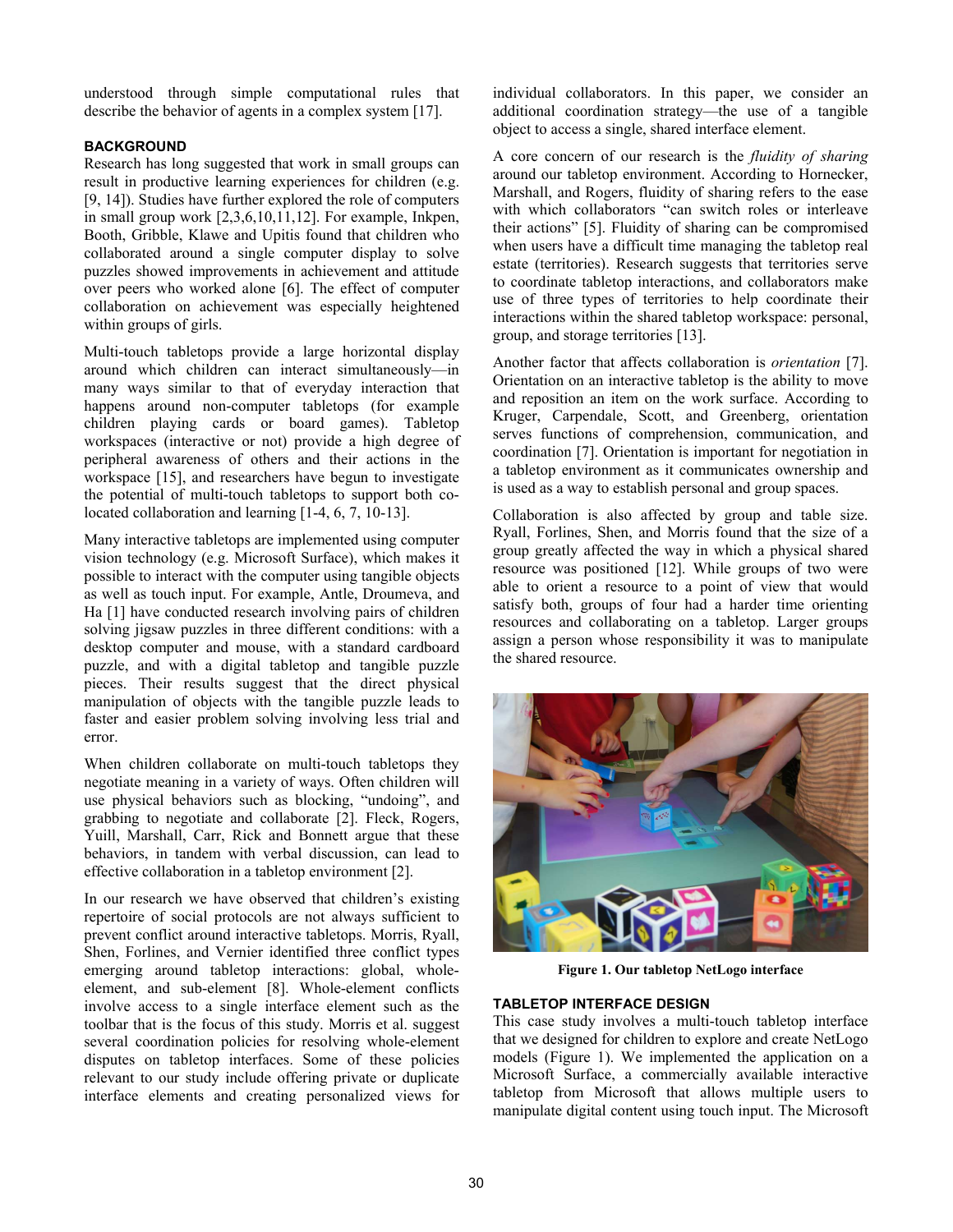Surface is a 30-inch horizontal display in a tabletop form factor, 22 inches high, 21 inches deep, and 42 inches wide.

During this study children interacted with two models from the NetLogo models library. The first model, *Wolf Sheep Predation*, explores the stability of predator-prey ecosystems. The second model, *Virus*, simulates the transmission and perpetuation of a virus in a population.



**Figure 2. Graphical toolbar widget** 



**Figure 3. The tangible toolbar token is a triangular wooden block that children must place on the screen to make the toolbar widget appear (right).** 

Currently the interface consists of three components. The first is a window that displays a visual representation of the simulation. Children can drag this window around the screen and resize it using a pinch gesture. Initially positioned underneath with simulation window is a collection of sliders that children use to adjust a model's input parameters. Finally, a toolbar widget containing a collection of buttons to control the simulation is provided. The interface also incorporates a collection of tangible blocks that serve as entry points into NetLogo programming activities. For example, children can place a Create Turtle block on the table (Figure 1) to add agents to a model and a Forward block asks the existing turtles to move forward on the screen.

## **Control Toolbar**

Children control NetLogo simulations using a toolbar widget (Figure 2). Pressing the play button on the toolbar starts a model simulation, which can then be controlled using fast-forward, rewind, pause, and reset buttons. In our initial design, we placed the control toolbar near one corner of the tabletop and allowed it to be dragged around the screen using a single finger. In the first session of the case study the children never repositioned the toolbar, apparently assuming it was fixed in place. In the third session, the children realized that the toolbar could be moved around the screen, which in turn created disputes over where the toolbar should be placed, and who controlled it. As a result, between the third and fourth sessions, we redesigned the interface to include a tangible toolbar token, a triangle shaped wooden block shown in Figure 3. In this iteration of the interface, children were required to place the physical block on the tabletop to make the toolbar widget appear on the screen. The toolbar widget always appeared alongside the physical token and moved with it on the screen.

# **METHOD**

#### **Participants**

For this case study we observed a group of four children, three girls (ages  $8, 9,$  and  $11$ ) and one boy (age  $10$ ) recruited from a suburban private school in the United States Midwest. As compensation for participating in the study children received a \$5 gift card to an ice cream shop.

#### **Procedure**

The children participated in a series of three workshops over a period of three weeks. Each workshop lasted three hours. During the workshops children collaborated around a desktop computer, a multi-touch tabletop, and a physical board game. We prompted the children with challenges such as: "work together to find settings that will create a sustainable ecosystem." All workshop sessions were video recorded.

# **Case Study Sessions**

From the three workshops with the children we selected four interaction sessions to highlight in this case study. These sessions consisted of the children working together with minimal adult interaction to explore a NetLogo model.

## *Session 1: Tabletop with Fixed Toolbar*

In the first session the children worked on the tabletop to explore the wolf-sheep predation model. We asked the children to try to create stable populations of wolves and sheep. In this session the children apparently believed that the graphical toolbar was fixed in place—they never moved it from its default location on one corner of the tabletop. During this session one girl who was closest to the toolbar dominated its use. The other children would frequently reach across the table to press one of the buttons. This session lasted 21 minutes, 4 seconds.

#### *Session 2: Desktop Computer with Single Mouse*

In the second session the children worked with the same NetLogo model using a desktop computer and a mouse rather than the tabletop. In this session children passed the mouse from person to person, sharing control. This session lasted 15 minutes, 11 seconds.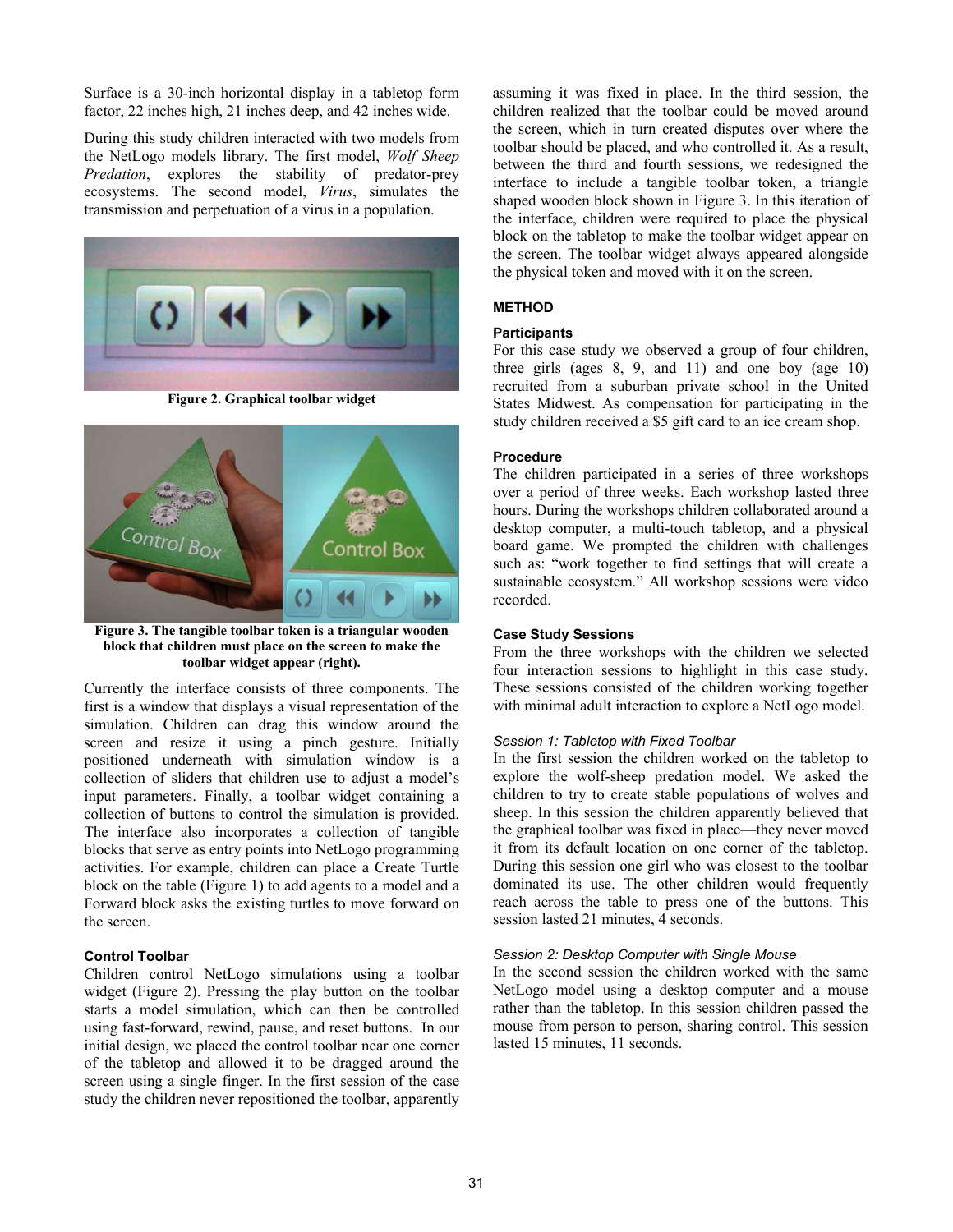| Code                  | <b>Description</b>                                                                                                                                                               |  |  |
|-----------------------|----------------------------------------------------------------------------------------------------------------------------------------------------------------------------------|--|--|
| Reach Over            | Reaching over the workspace to try to<br>use the control (successfully or not).                                                                                                  |  |  |
| Blocking              | Preventing another child from using<br>the control using one's body, arm, or a<br>finger.                                                                                        |  |  |
| Possible<br>Blocking  | Positioning body to establish territory.<br>However, due to lack of verbal or<br>intentional cues the intention to block<br>is uncertain.                                        |  |  |
| Verbal<br>Complaint   | Expressing dissatisfaction over how<br>the control is being use or how<br>another child is acting with respect to<br>the control (e.g. "I want to use it<br>now!").              |  |  |
| Grabbing              | Physically taking the control away<br>from another child. This includes<br>dragging the toolbar on the screen or<br>taking a physical input device (mouse<br>or tangible block). |  |  |
| Passing<br>Control    | Passing the control to another child.                                                                                                                                            |  |  |
| Tucking<br>Away       | Holding a physical control to prevent<br>others from taking it.                                                                                                                  |  |  |
| Asking for<br>Control | Asking to use or hold the control (e.g.<br>"Can I try it?")                                                                                                                      |  |  |

**Table 1. Coding scheme** 

# *Session 3: Tabletop with Floating Toolbar*

The following week, we presented a virus model to the children and asked them to make the spread of disease faster, slower, extinct, and perpetual in the model. In this scenario, children noticed that the toolbar could be dragged around the screen. This realization seemed to spark an argument over control of the toolbar. This session lasted 18 minutes, 7 seconds.

# *Session 4: Tabletop with Tangible Control Bar*

In an effort to control the argument, we introduced a tangible object in the following week. To make the toolbar appear the children had to first place the tangible object on the screen. In this session the children were able to develop a turn-taking protocol that appeared similar to what we observed in the second session with the computer mouse. This session lasted 5 minutes, 24 seconds.

## **Coding**

We coded the video with a scheme based on [2] and shown in Table 1. The coding scheme was modified to accommodate particular interactions we were interested in, such as reaching across the table to take control of the interface element. The coding scheme provides a descriptive account of the interactions observed around the element of control in each interface. In the first and third sessions the element of control was a toolbar widget (Figure 1). In the second session the element of control was a mouse. And, in the fourth scenario the element of control was a tangible control box (Figure 2). The frequency of each code was found by counting the number of instances over the duration of the session.

Conversation topics were also coded. Students' conversations included two primary topics: *science-talk* and *control-related* conflict. *Science talk* is any stretch of time in which at least one child is discussing the workings of the model. This includes conjecture, discussion, and predictions about the model, as well as observation of individual agents in the model. For example, as one model converges with too many sheep:

A: Overpopulation

J: Not enough wolves. Then the animal who eat wolves dies too... It's a clog in the circle of life. A: Chain reaction.... Oh, that is a lot of dying at once. N: What about the animals that eat wolves? They can start eating sheep instead.

Control-related conflict was coded as any verbal comment or physical behavior that was related to the ownership or use of the model controller. For example:

- A: [Reaches over] [Grabs control]
- J: [Verbal Complaint] Stop!
- T: [Verbal Complaint] J. said I could have a turn!
- $J: No. I didn't!$
- T: [Asks for control] May I please?
- J: It's just a toolbar!
- N: [Reach over]
- T: Then why do you want it?
- A: Yeah?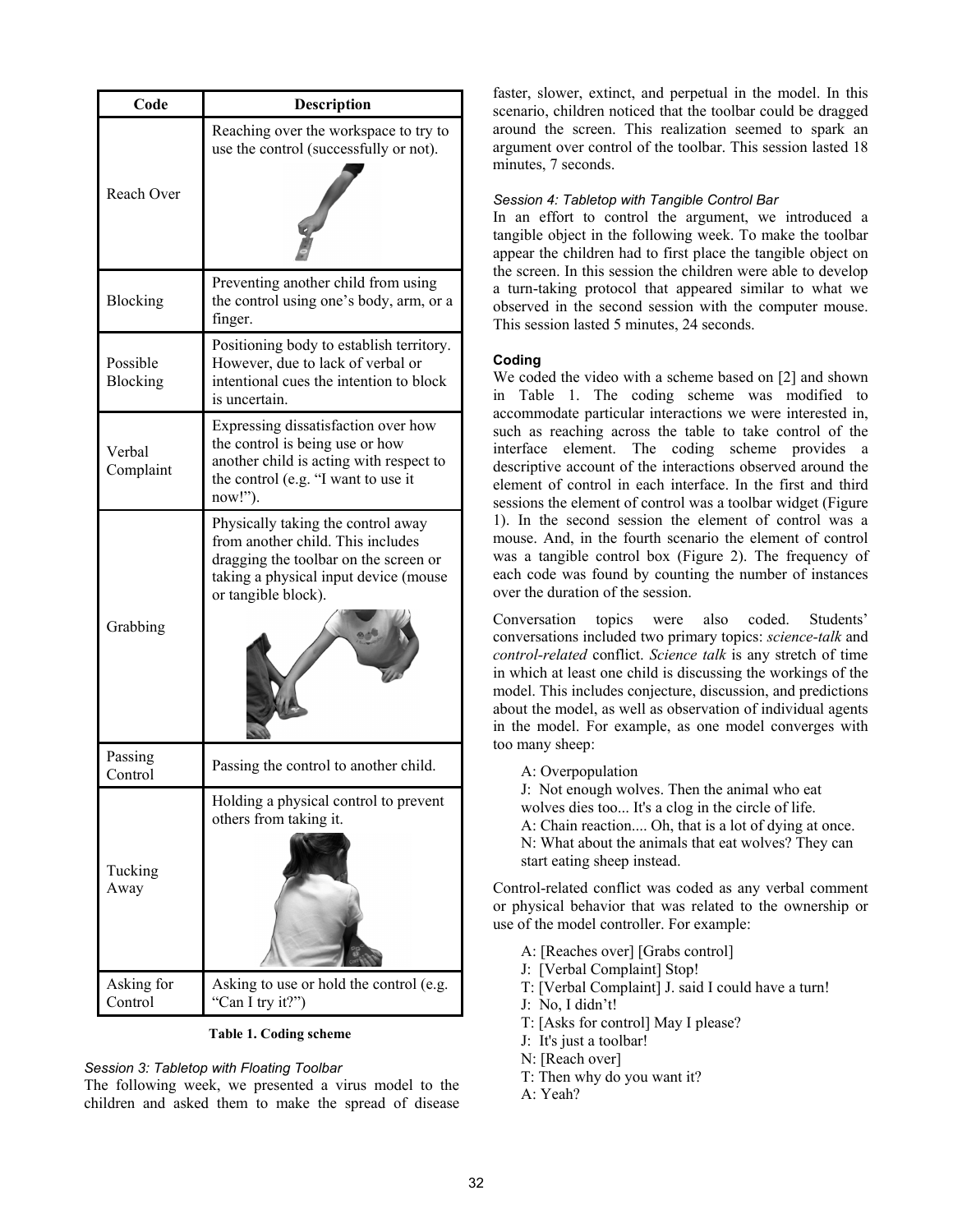J: Because it belongs here A: It doesn't have to; it doesn't have to... Look [Reach over] [Grabbing control] N: [Verbal Complaint] Alex! Stop! A: It can move! Doesn't HAVE to be there...

In some cases the situations overlapped; for example, two students discussed the model as the other two were engaged in control-related conflict. We calculated the total amount of time for each category by adding the duration of each segment per session. We then divided these sums by total session duration.

We also report the frequency of interruptions in science talk due to control-related conflict. For example, we coded this exchange as an interruption in science talk:

- A: It's lasted pretty long
- N: Yeah. That was pretty sustainable, right?
- A: [Reaches over and takes the toolbar]
- A: Miiiine.
- N: They won't all die if you have it down here
- J: [Takes the toolbar back from A]
- A: MIIINE! [reaches over to grab the toolbar] J: STOP!

# **RESULTS**

## **Flow of Interactions**

We calculated instances per minute of each behavior type in each session (Figure 4a-c). The results suggest that children adopted distinct collaboration styles in each session. The interactions in the first and third sessions were initially similar. The differences emerged in the 9th minute of the third session (Figure 4c) when children discovered that the toolbar widget could be moved around the screen, and an open conflict emerged. This transcript covers the start of the argument:

- A: [Reaches over; realizes the toolbar moves]
- A: [Reaches over; tries to take toolbar]
- N: Wait, wait, wait—we need this at 6.
- T: They will all die if you have it down here.
- A: [Drags control away] Mine! Mine now.
- J: [Reach over and drags control away]
- A: [Reaches over]
- J: [Blocks A with hand]
- A: [Gasps] Mine!
- A: [Reaches over again]
- J: [Blocks again]

 In the first tabletop scenario, when children did not know that the toolbar could be moved, they reached across the table to press buttons an average of 2.27 times per minute  $(SD =$ 1.95). Whereas, in the third scenario, when children found out the toolbar could be moved, they reached over to use it 3.1 times per minute (SD=3.43). The higher amount of reaching over, as well as higher standard deviation, probably reflects the dispute over toolbar control, which escalated at the ninth minute.



**Figure 4. Average instances of behavior codes per session: (a)**  tabletop with "fixed" toolbar widget; (b) desktop computer with a single mouse; (c) tabletop with "floating" toolbar widget; and **(d) tabletop with tangible control box.** 

The open conflict in the third session also brought about a higher amount of verbal complaining. In the third session the children complained 2.3 times per minute (SD= 4.31) compared to 0.41 times per minute  $(SD = 0.67)$  in the first scenario. The action of grabbing the control in the two sessions was also different. While in the first session there was a small amount of grabbing (0.09 grabs per minute; SD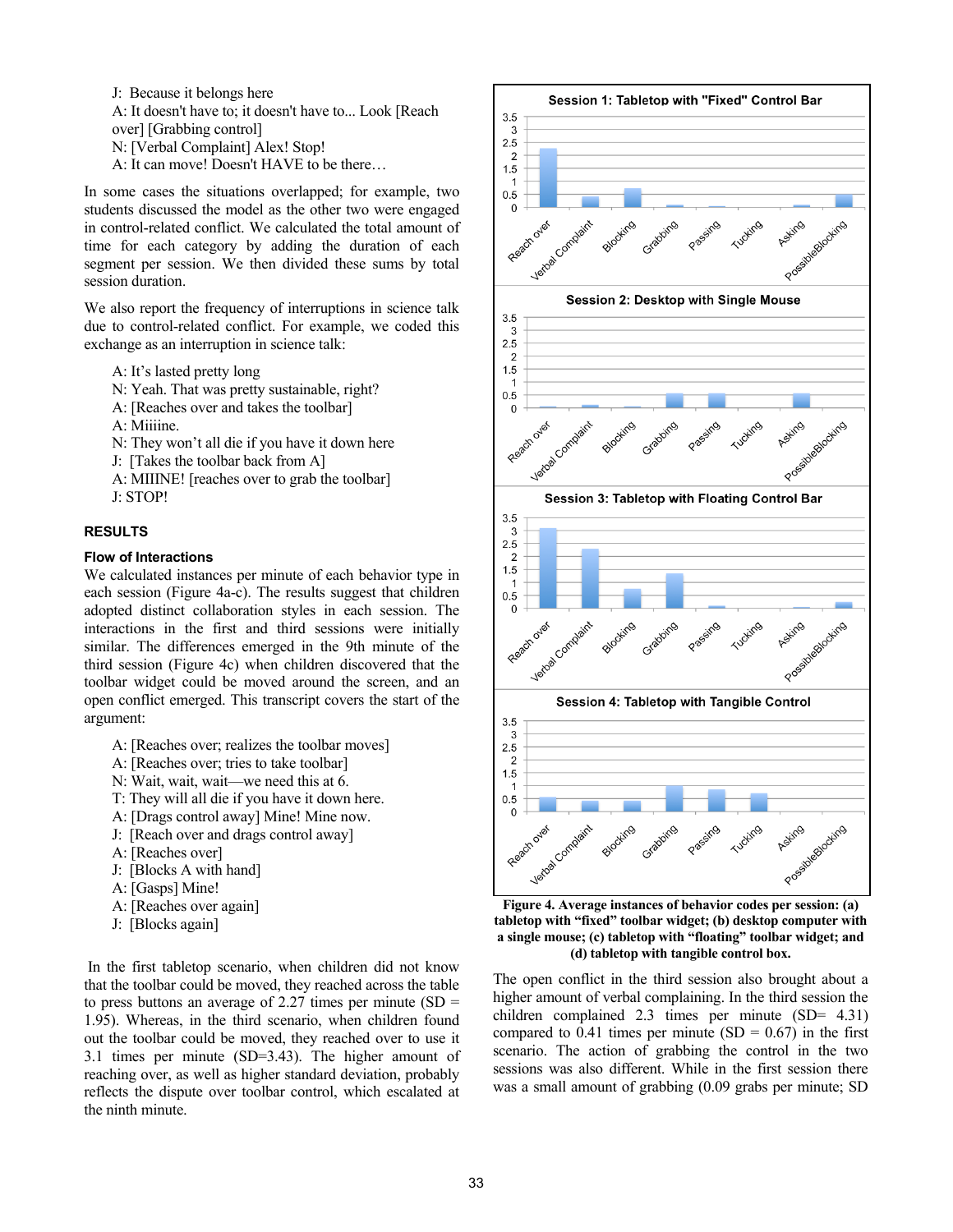$= 0.43$ ), in the third session the number went up to 1.35 grabs per minute  $(SD = 2.56)$ .

Once the tangible object was introduced (session 4, Figure 4d), the flow of interactions changed substantially. Compared to the third session children passed the control more (0.86 times per minute,  $SD = 0.9$ ), reached over less (0.57 times per minute,  $SD = 1.13$ ), and blocked less (0.43 times per minute,  $SD = 0.79$ ). The children also displayed a new behavior, that of taking the tangible object off of the table and tucking it away under their arms to prevent others from taking it  $(0.71)$  times per minute,  $SD = 0.76$ . The fourth session seems to more closely resemble the second session in which the children used a desktop computer with a single mouse. In the second session the most prevalent actions were grabbing, passing, and asking. Children grabbed the control 0.56 times per minute (SD=0.51), passed the control 0.56 times per minute (SD=0.72), and asked for the control 0.56 per minute (SD=0.72). We attribute the prevalence of these actions to the turn-taking behavior children spontaneously adopted in the mouse session.

| <b>Session</b>    | %Science<br>talk | <b>%Arguing and</b><br>complaining | <b>Interruptions</b><br>minute |
|-------------------|------------------|------------------------------------|--------------------------------|
|                   | 100              | 1.64                               | 0.429                          |
|                   | 91.38            | 4.49                               | 0.198                          |
| $\mathbf{\Omega}$ | 72.72            | 16.63                              | 0.828                          |
|                   | 80.64            | 4.12                               | 0.556                          |

**Table 2. Percentage of science talk and arguing & complaining in each session. The final column shows the frequency with which science talk was interrupted due to arguing and complaining. Note: at times the children argued while simultaneously discussing the NetLogo model. Thus, percentages do not necessarily add up to 100.** 

# **Science Talk and Argument Sequences**

We also analyzed the total amount of time spent in science talk during each session compared to the amount of time spent arguing or complaining over control of the toolbar. In the first session, when the children assumed that the toolbar was fixed in place, argument sequences were rare at less than 2 percent of the student work time; this session also included the largest percentage of science talk time. When the children moved to a desktop display with a mouse controller, the percent of time spent on science talk decreased by almost 10%; in addition the proportion of conflict increased to approximately 4.5%. The tabletop display with the tangible control showed similar results with further dip in science talk, to 80%. The most prominent results appeared in the third session when the children realized that the toolbar could be moved. During this session students' science talk dropped to nearly 70%, while their conflict level rose to over 16%. Table 2 presents the results of science talk, control-related conflict, and frequency of complaint-lead interruptions. In comparison to the tabletop with a fixed control bar (session 1), the rate of complaint-lead interruptions nearly doubled with the floating control bar (session 3). The lowest rate of conflict related interruptions occurred with the desktop display (session 2).

# **DISCUSSION**

The children seemed to have a clash of expectations regarding appropriate social protocols in the tabletop sessions. Because tabletop interaction was new to these children, we speculate that they were unsure what set of social scripts or norms applied. Some of the children assumed turn taking scripts, asking to participate, passing the control, and complaining when those scripts were not applied. Others assumed territories and fought for having sole control of the tabletop.

In the first session with the "fixed" toolbar, the children established clear territories, and they struggled to position themselves in places where they had easy access to the control. We felt that the ongoing conflict compromised the fluidity of sharing because one child monopolized the territory where the interface element was located. Once the children noticed the toolbar could be moved, the struggle for territory control escalated into an open conflict—the frequency of reaching over and grabbing increased and verbal complaints interrupted the children's scientific conversations.

Morris et al. suggest several coordination strategies for conflict resolution including the use of duplicate control boxes at different points on the table [8]. Although, we didn't evaluate this option with our interface, we feel that it has potential downsides for the types of activities we hope to support. Duplicate control boxes might reduce a child's ability to observe the models and their awareness of complex structures. Duplicate controls could cause arguments and confusion as children press different controls at different times, as well as provoke a race for who will press the control first, detracting from the attention to the model. Using a fixed control bar works well, except that it implies an assigned "boss". As children had difficulty assigning roles themselves, this concept also caused some conflict. Ultimately, using a tangible object to access the control bar might be a good option for designing collaborative tabletop interfaces for children as it recalls familiar protocols children are accustomed to.

When we introduced the tangible control in session 4, there were less territorial disputes, and arguments. This is because the tangible control affords removal from the table, separating control of the interface element from the tabletop territories. It introduced a familiar idea into an unfamiliar interactive setting, and, allowed children to recall turn-taking scripts: a "passing the baton" protocol. Thus, we speculate that the tangible object acted as a catalyst for more fluid sharing. In the end of the fourth session, we asked children why they stopped fighting over the control. Their responses included:

A: Because people were just like dragging it... like I was about to click it and they'd drag it towards them, and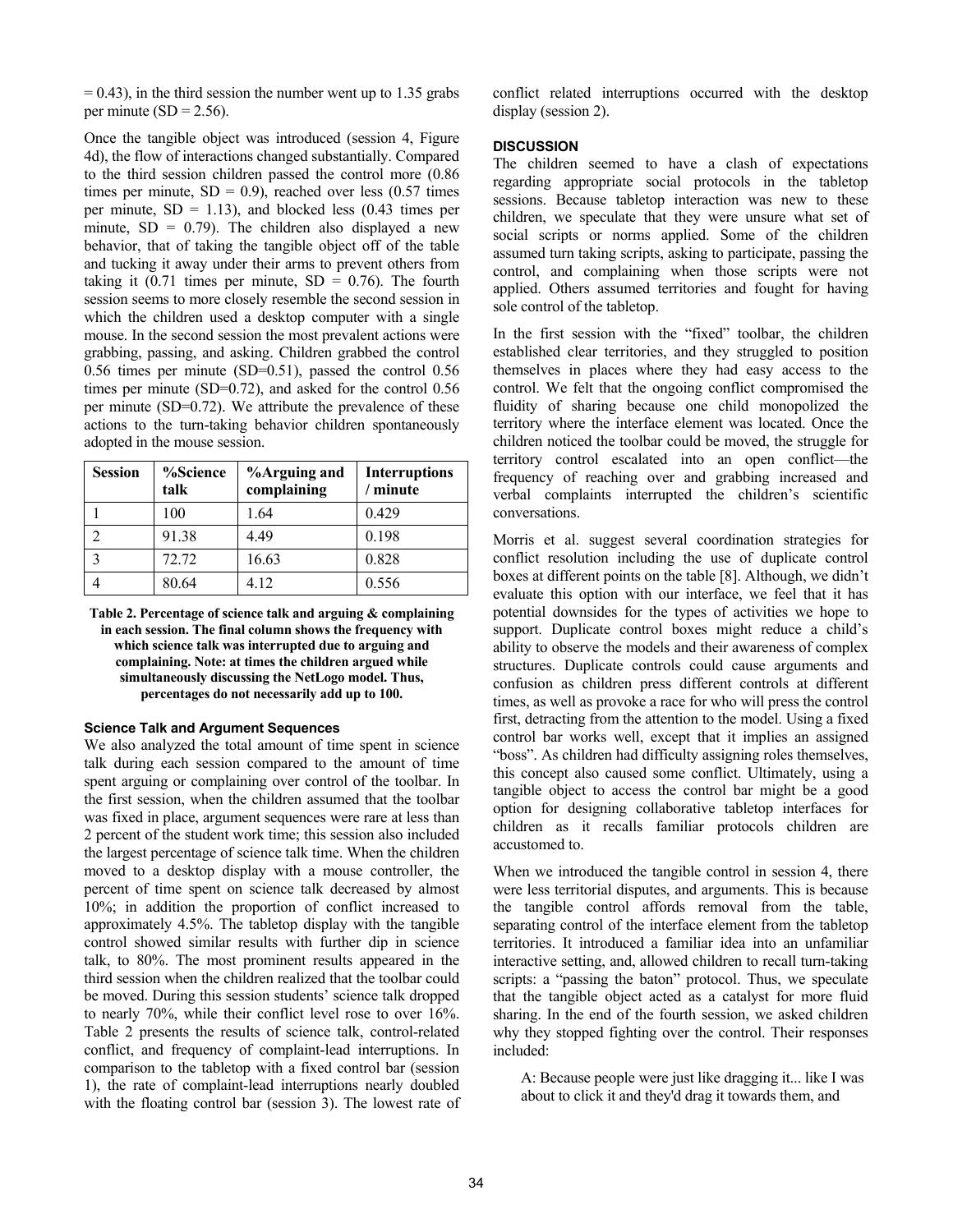stuff, but like this... If you are holding on to the control box, no one can drag it.

T: And, you can also take turns too.

# **LIMITATIONS & FUTURE WORK**

There are limitations to this research that should be considered in the application of results to future designs. First, the study analyzed data from one case study, with a small number of children over a period of three weeks. It is possible that the children could have established similar turn taking protocols on their own, independent of our design change. It is also reasonable to assume a novelty effects (especially in the early tabletop sessions) that might have begun to wear off near the end of the three-week period. Likewise, fatigue and boredom could have played a role in the later sessions. We also did not try a tabletop interface design that offered the children multiple toolbars to share on the screen as suggested by Morris et al. (2004) [8]. As discussed above, we feel that this particular design decision would not be ideal for this type of collaborative learning; however, this is only based on our design intuition.

In the future we would like to explore different forms of coordination strategies and examine the resulting effects on collaboration with a larger, more diverse group of children. We also expect to perform a conversational analysis of children's scientific talk around the tabletop interface with a focus on the ways in which the threads of social negotiation and scientific talk intertwine.

# **CONCLUSION**

Interactive tabletops are an increasingly popular tool for the design of learning experiences. In this paper we present a case study of four children interacting with four variations of the same interface. These interfaces included: (1) a multi touch tabletop interface with a fixed toolbar widget, (2) a desktop computer with a single mouse, (3) a tabletop interface with a floating toolbar widget, and (4) a tabletop interface with a toolbar widget accessed by a tangible object. We present evidence that the use of the tangible object in the fourth session was successful as a prompt for children to share control of the interface. In contrast, the floating toolbar widget in the third session seemed to spur conflict and interfere with the children's scientific discussion. We argue that through the use of the tangible object children were able to invoke familiar turn taking protocol—the mouse served a similar function in the desktop session. The use of the floating toolbar widget, on the other hand, resulted in conflicting expectations of appropriate social behavior on the part of the children.

# **ACKNOWLEDGMENTS**

We would like to thank the Center for Connected Learning and Computer-Based Modeling at Northwestern University. We are also indebted to the children that volunteered to take part in this research and to Ana Duarte, and Gabriel Olson for all the support in this research study.

## **REFERENCES**

- 1. Antle, A. N., Droumeva, M., & Ha, D., Hands on what?: comparing children's mouse-based and tangible-based interaction. In *Interaction Design and Children 2009*, ACM Press (2009), 80-88.
- 2. Fleck, R., Rogers, Y., Yuill, N., Marshall, P., Carr, A., Rick, J., & Bonnett, V. Actions speak loudly with words: unpacking collaboration around the table. In *Interactive Tabletops and Surfaces*, ACM Press (2009), 189-196
- 3. Harris, A., Rick, J., Bonnett, V.J., Yuill, N., Fleck, R., Marshall, P., and Rogers, Y. Around the table: Are multiple-touch surfaces better than single-touch for children's collaborative interactions. In *CSCL 2009*, ACM Press (2009), 335-344.
- 4. Hornecker, E. "I don't understand it either, but it is cool" - Visitor interactions with a multi-touch table in a museum. *In IEEE Tabletop 2008*, ACM Press (2008).
- 5. Hornecker, E., Marshall, P., & Rogers, Y. From entry to access: How shareability comes about. In *Designing Pleasurable Products and Interfaces*, ACM Pres (2007), 328-342.
- 6. Inkpen, K., Booth, K.S., Gribble, S.D., and Klawe, M. & Upitis, R. Playing together beats playing apart, especially for girls. In *Computer Support for Collaborative Learning,* ACM Press (1995), 177-181.
- 7. Kruger, R., Carpendale, M.S.T., Scott, S.D., & Greenberg, S. How People Use Orientation on Tables: Comprehension, Coordination and Communication. In *Conference on Supporting Group Work*, ACM Press (2003), 369-378.
- 8. Morris, M.R., Ryall, K., Shen, C., Forlines, C., & Vernier, F. Beyond "social protocols": multi-user coordination policies for co-located groupware. In *Computer Supported Cooperative Work 2004,* ACM Press (2004), 262-265.
- 9. Philips, S.U. Participant structures and communicative competence: Warm springs children in community and classroom. In C.B. Cazden, V. P. John & D.H. Hymes (Eds.), *Functions of language in the classroom*, Teachers College Press (1972), 370-394.
- 10.Piper, A.M., O'Brien, E., Morris, M.R., and Winograd, T. SIDES: a cooperative tabletop computer game for social skills development. In *Computer Supported Cooperative Work, 2006*, ACM Press (2006), 1-10.
- 11.Rick, J., Harris, A., Marshall, P., Fleck, R., Yuill, N., and Rogers, Y. Children designing together on a multi- touch tabletop: An analysis of spatial orientation and user interactions. In *Interaction Design and Children 2009*, ACM Press (2009), 106-114.
- 12.Ryall, K., Forlines, C., Shen, C., & Morris, M.R., Exploring the effects of group size and table size on interactions with tabletop shared-display groupware. In